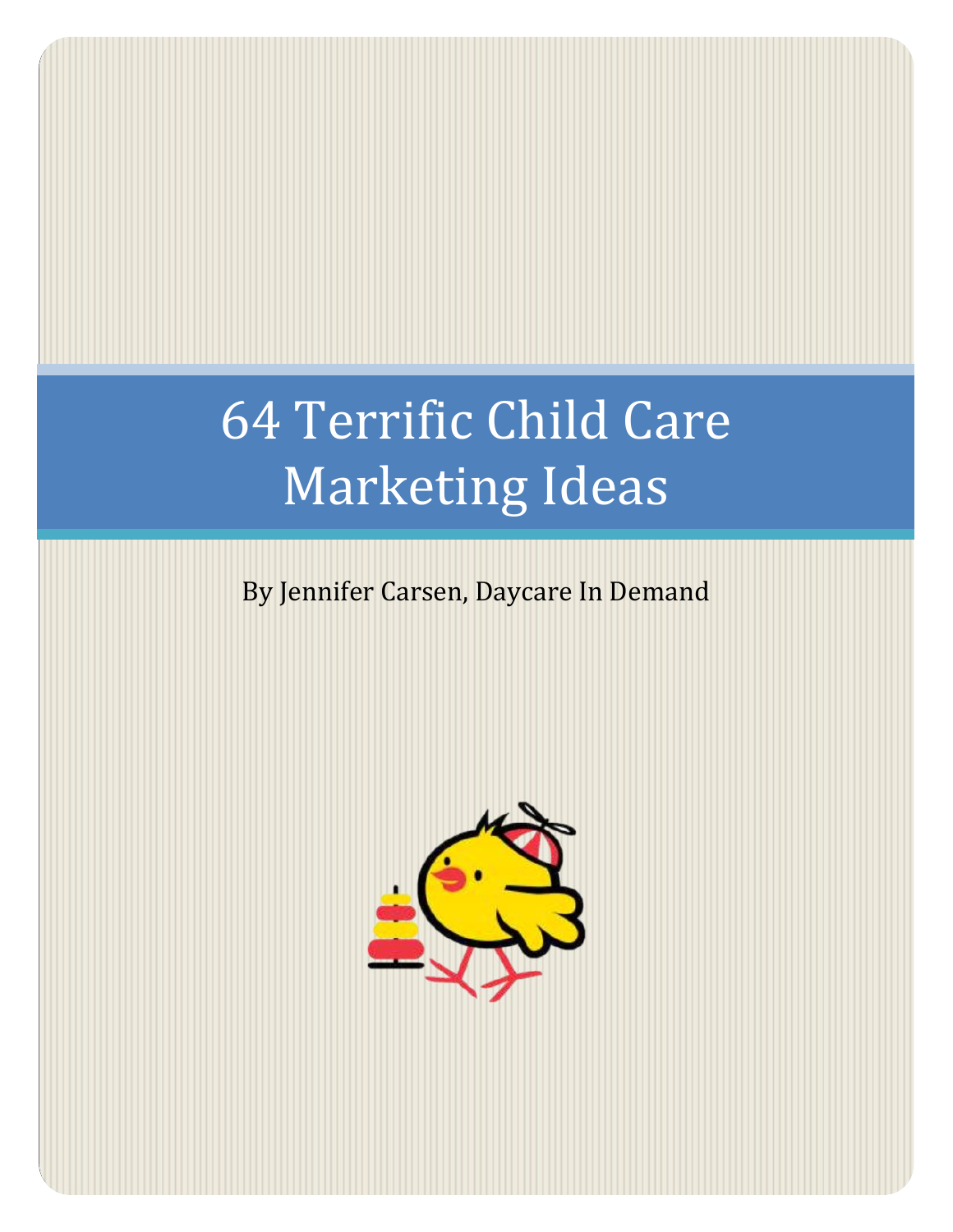### **64 Terrific Child Care Marketing Ideas**

You're a kid person, not a marketing person – but you know you need to get the word out about your center. You just have no clue where to start.

Good news – in this report, I've provided you with 64 effective, fun-to-implement marketing ideas (some of them won't cost you a penny, and many others are low-cost).

I invite you to read through, find the ones that grab you, and go ahead and get marketing! Remember: Don't get hung up on perfection. Just get started.

**1. Get yourself on the (online) map.** Go to [http://www.getlisted.org](http://www.getlisted.org/) and plug in the name and address of your center. And then go ahead and get started filling in those missing listings. Not sure where to start? [Google Places](https://www.google.com/business/placesforbusiness/) is key; do that one first.

**2. Co-sponsor events and activities with other community groups.** Talk to your local Rotary Club, Boys & Girls' Clubs, and so forth. Maybe you can provide child care, distribute brochures, serve as a drop-off point for donations, or offer meeting space.

**3. Hop on the wagon.** The local Welcome Wagon, that is, if your area has one – see if you can be included in the information they distribute to new residents.

**4. Register with your local Child Care Aware office.** Go to [http://www.childcareaware.org](http://www.childcareaware.org/) and follow the instructions to find your local agency.

**5. Talk to your local elementary school(s).** Some schools maintain a list of local child care facilities – if your area schools do, ask to be included on it. And, even if they don't, staying in touch with the front desk staff is an excellent way to stay top of mind when someone asks them about local child care options!

**6. Talk to competing programs in your area.** Both to pick their brains – you'd be surprised at how helpful people in this industry can be, even the competitors – and also to see if they'd be willing to refer folks to your program if they're consistently full and have to turn people away. Be effusive in your thanks for any help or insights they provide.

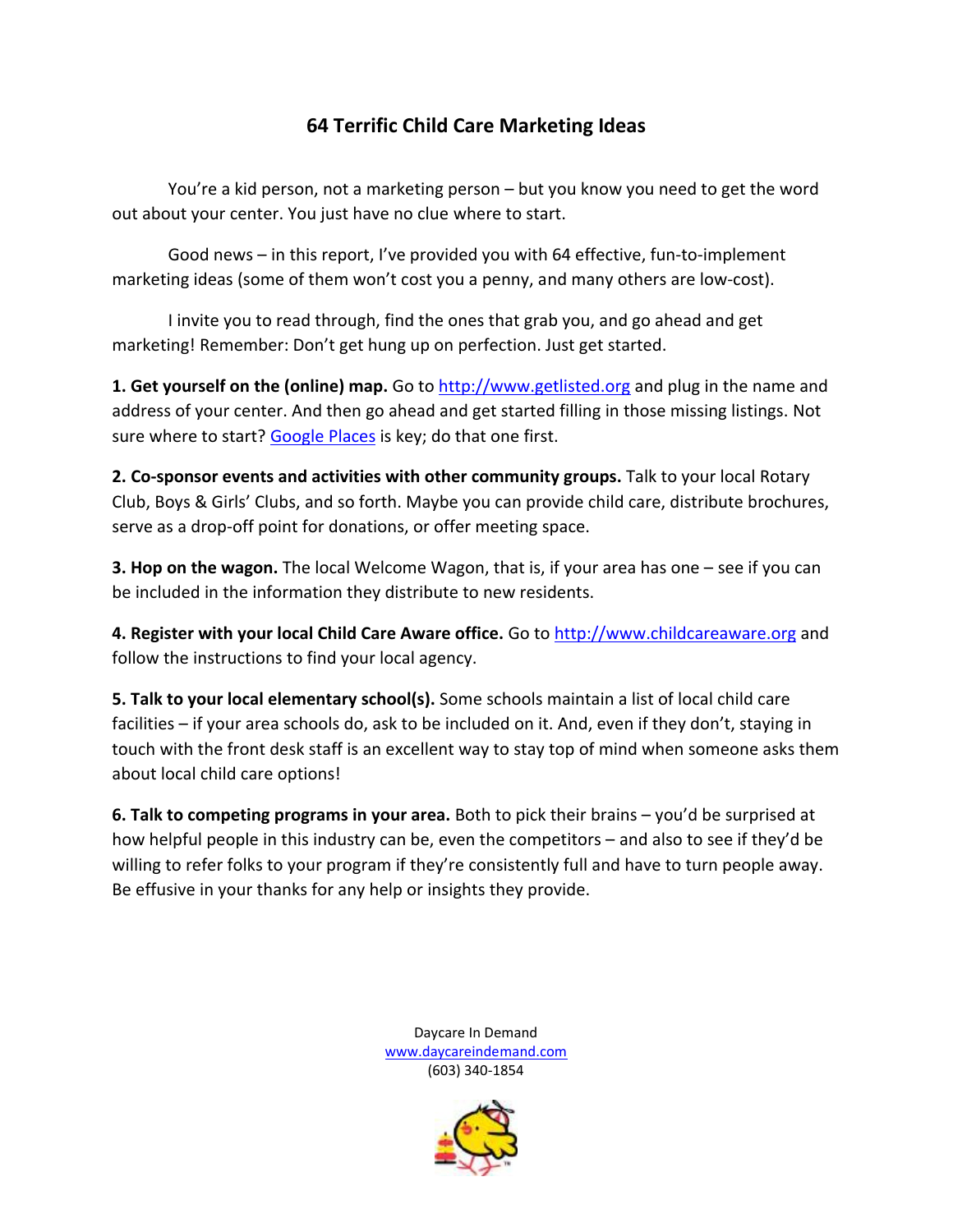**7. Develop your "elevator speech."** This is a short, thought-out, memorable response to the question, "What do you do?" Get yours ready so that you're prepared whenever anyone asks. "I'm the owner of SmartKids, *the* place for kindergarten readiness in Pittsburgh, PA!" is much better than, "Um, I run a daycare."

**8. Get a nice-looking brochure put together.** Even in this web-first era, you need a professional-looking trifold brochure. Invest in professional graphic design, barter with a savvy parent, or see if a local school will be willing to work with you on the project (and don't skimp on the paper quality!). [Vistaprint](http://www.vistaprint.com/) also does professional-looking printing for minimal cost.

**9. Order lots of business cards.** Get them for you and everyone on your staff – distribute them freely, and give a substantial referral bonus to staff when a new prospect brings in one of their cards and subsequently enrolls.

**10. Start a blog.** A blog helps establish you as *the* local child care authority, and it also keeps your website content fresh – which helps with your search engine rankings. For more details, check out my free report, *[How To Create A Must-Read Blog for Your Child Care Center: 11 Steps](http://www.daycareindemand.com/blogsuccess/)  [To Success.](http://www.daycareindemand.com/blogsuccess/)*

**11. Figure out your USP.** Your *Unique Selling Proposition*, that is – what makes you stand out from every other center in your area. [This post](http://www.daycareindemand.com/q-what-do-your-child-care-center-and-pork-bellies-have-in-common/) explains the concept further and gives you some ideas to start with.

#### **12. Do a holiday gift-wrapping fundraiser.**

**13. Break a record.** Or set out to, anyway – fun for the kids at your center and a tremendous opportunity for local press coverage.

**14. Get to know your local maternity ward(s).** Newborns quickly grow into older babies, toddlers, and preschoolers who need care. See if you can get included in the information packets and/or gift baskets the hospital distributes to new parents.

**15. Talk to local midwives, doulas, and childbirth educators.** Same reasoning as above.

**16. Host a toy or clothing swap.** 

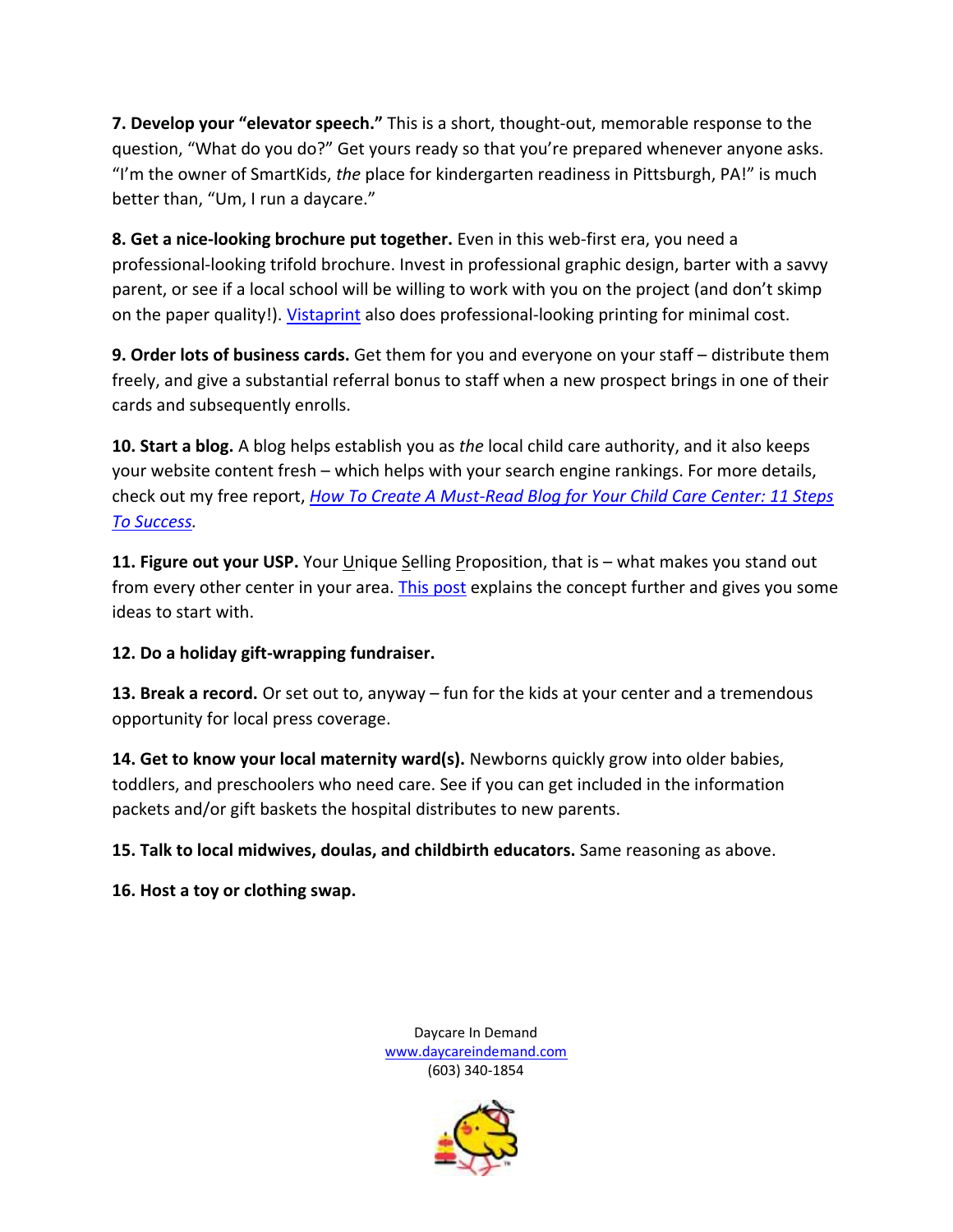**17. Actively manage your waitlist.** Don't write off a family just because you didn't have an opening when they initially wanted it – stay in touch. Maybe they're unhappy with their current care situation, or maybe they've had another child. Software like [Daycare Waitlist](http://www.daycarewaitlist.com/) can make this process easier. Also, check out my post on the topic of waitlist management [here.](http://www.daycareindemand.com/how-to-manage-your-waiting-list-9-tips-for-success/)

**18. Start a newsletter.** Print and/or online. If you provide useful, non-salesy info to parents, you will quickly establish yourself as a useful community resource and get your name out there.

**19. Offer to write an article or column for your local newspaper.** If there's a local publication focusing specifically on parents or families, that's even better.

**20. Publicize your testimonials.** On your website, in your brochure, in your ads, and everywhere else you can think of. Quotes from real-life happy parents are, all by themselves, some of the most effective marketing there is.

**21. Write a special report on something of interest to local parents.** And offer it for free, in exchange for sign-ups to your email list.

**22. Get good with press releases.** Here's a [post](http://www.daycareindemand.com/how-to-write-a-great-press-release-for-your-child-care-center/) that explains more, along with a sample press release for you to refer to.

**23. Sign up with online directories.** Here are a few for you to consider; all are free as of this writing:

- • [Angie's List](http://www.angieslist.com/)
- • [InsiderPages](http://www.insiderpages.com/)
- • [Superpages](http://www.superpages.com/)
- • [Manta](http://www.manta.com/)
- • [Citysearch](http://www.citysearch.com/)
- • [YellowPages](http://www.yellowpages.com/)
- • [Foursquare](https://foursquare.com/)
- • [eLocal](http://www.elocal.com/)
- • [GreatSchools](http://www.greatschools.org/)

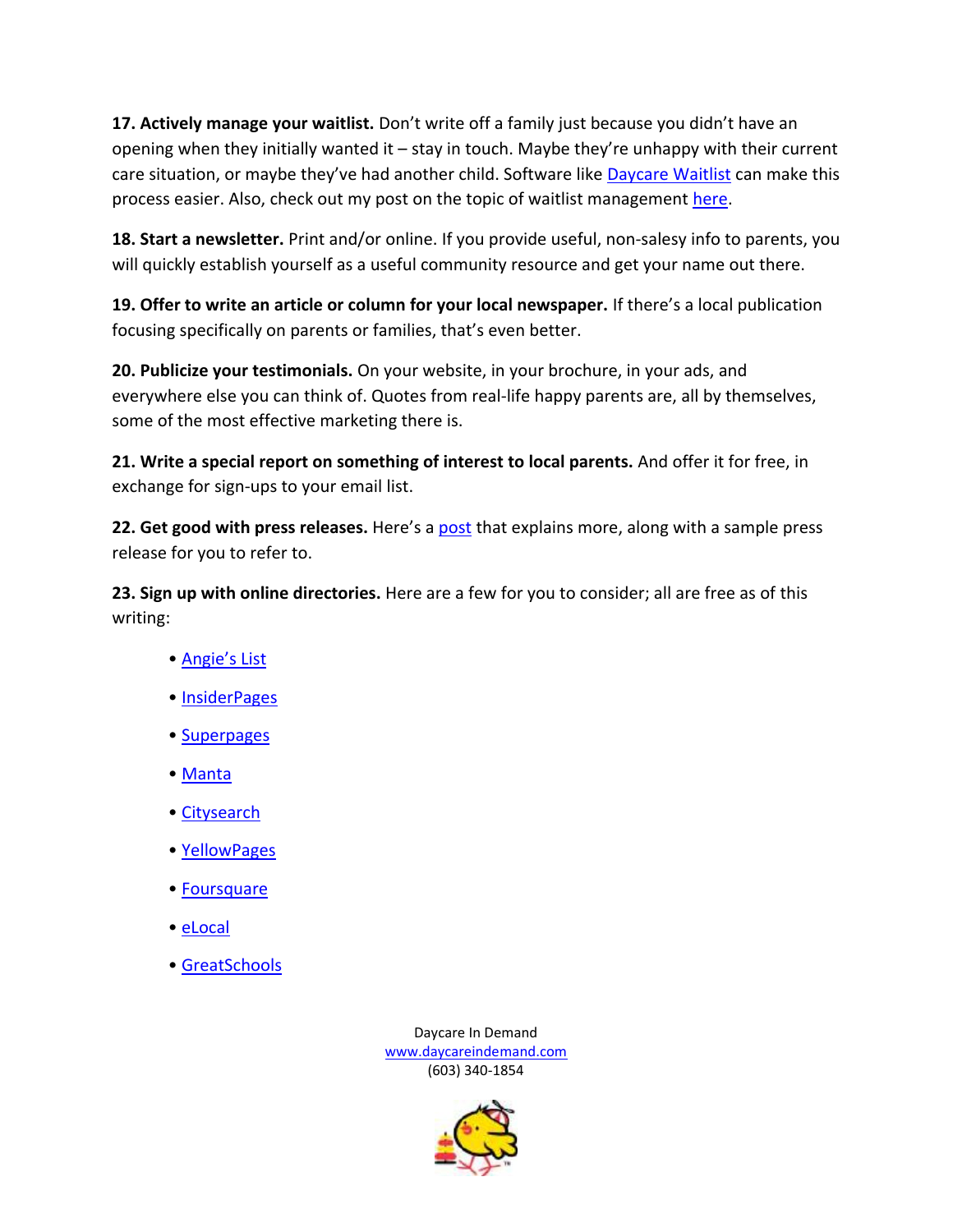- • [Yelp](http://www.yelp.com/)
- • [CareLuLu](http://carelulu.com/)
- • [SavvySource](http://www.savvysource.com/)
- • [Care.com](http://www.care.com/)
- • [Hotfrog](http://www.hotfrog.com/)
- • [DaycareCentersSite](http://daycarecenterssite.com/)
- • [DaycareBear](http://www.daycarebear.com/)
- • [MasterMOZ](http://mastermoz.com/)
- • [Craigslist](http://www.craigslist.org/)

**24. Share the goods.** The baked goods, that is. You'll be amazed at how much goodwill (and positive word-of-mouth) you generate by dropping off regular goodie deliveries to other local businesses that serve kids and their families – children's hairdressers, toy stores, museums, etc. Don't forget to include some brochures and business cards, too!

**25. Develop mutually beneficial referral relationships within your community.** [More details](http://www.daycareindemand.com/if-youre-not-already-doing-this-you-should-be/)  [here.](http://www.daycareindemand.com/if-youre-not-already-doing-this-you-should-be/)

**26. Host a movie night at your center.** Inside or even outside if the weather's nice; project the movie against a sheet or the side of your building. And don't forget the popcorn!

**27. Ask happy parents to leave glowing reviews on online sites for you.** Because prospective parents are generally "online-first" types, this will make a great impression before they ever set foot inside your center.

**28. Address any negative online reviews directly and non-defensively.** Head-in-the-sand thinking is not your friend here. Be proactive about managing your online presence and reviews.

**29. Get involved in your local PTA or PTO.**

**30. Keep your Facebook page updated.** You want to be posting at least once every business day. Photos of the happy kids at your center are fantastic; just be sure to get signed authorizations from parents first.

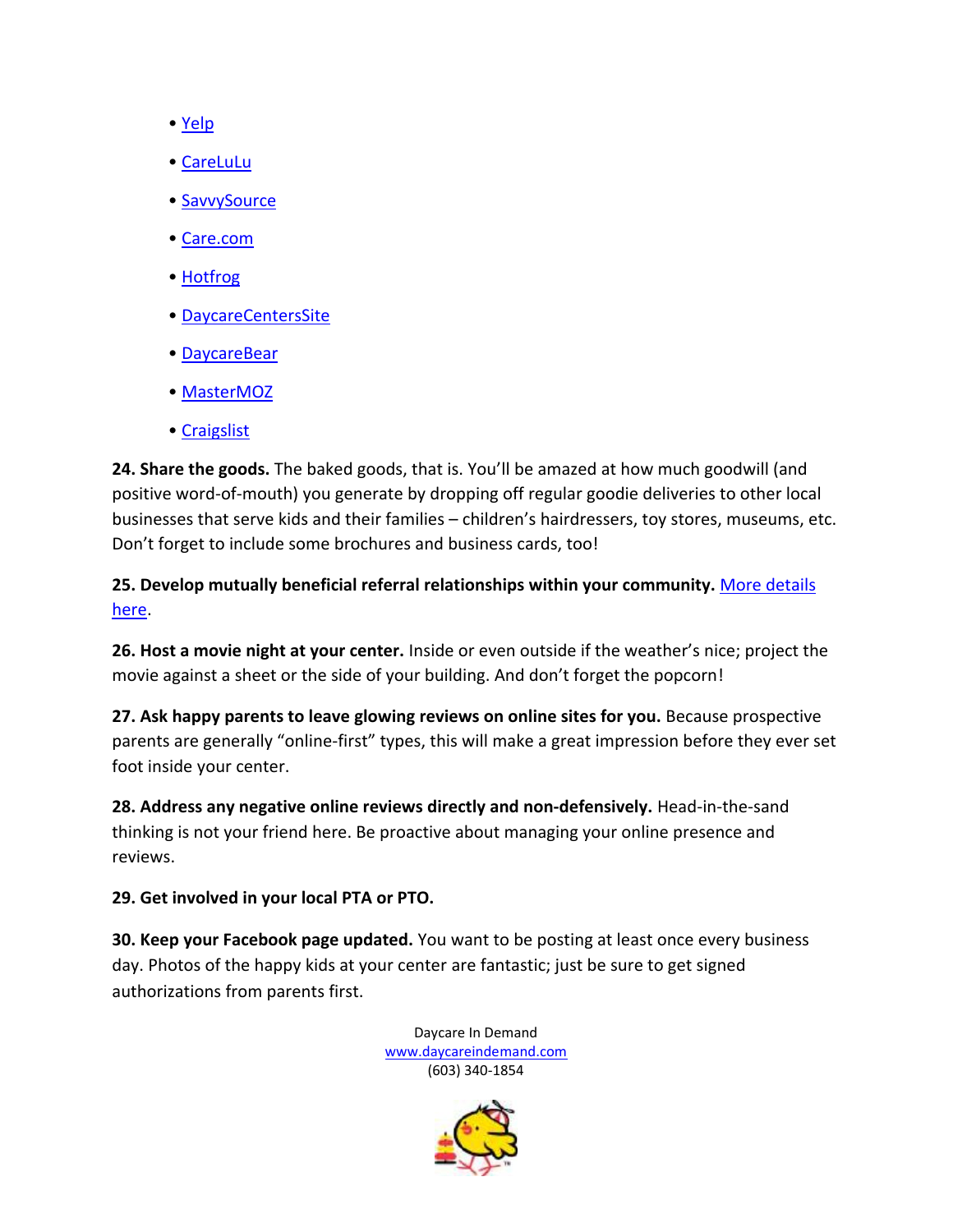#### **31. Set up a free craft table at your local farmer's market.**

**32. Include your center's full contact information and a compelling tagline in your email signature.** Something like: "Where kids learn in Spanish and English every day!"

**33. Sponsor parent workshops.** Contact your local library, schools, and houses of worship to see if they'd be willing to have you present there, and/or host the workshops at your center on weekends or in the evening.

**34. Logo it up.** Provide goodie bags with logo items to touring families, as well as centerbranded coffee mugs and pens for current and prospective parents. A great way to get your name out there in your community.

**35. Make some flyers.** And post them (with permission, of course) wherever flyers are gathered – your local supermarket, the breakfast place down the street, etc.

**36. Experiment with pay-per-click (PPC) ads.** These are great because you can limit them geographically, and you pay (as the name implies) *only* when someone clicks on your ad. Do a little studying up first, however, so you don't waste your money – [Perry Marshall](http://www.perrymarshall.com/google/) has some great PPC resources on his site.

**37. Jazz up your center's voicemail message.** It should be current, warm and friendly, and mention your website URL to encourage people to go there for more info even when you're closed.

**38. Consider snail mail.** You can buy highly targeted mailing lists from both the U.S. Postal [Service](https://www.usps.com/business/every-door-direct-mail.htm) and list brokers like [InfoUSA.](http://www.infousa.com/) Postcard mailings are a relatively inexpensive and highly effective way to reach the specific families you want to enroll at your program.

**39. Invest in SEO.** SEO (Search Engine Optimization) refers to how findable your website is when families in your area are searching online for child care. If you don't show up in their search results, you may as well not exist – so it can be worth it to talk to someone who knows how to make sure you get found online on a consistent basis.

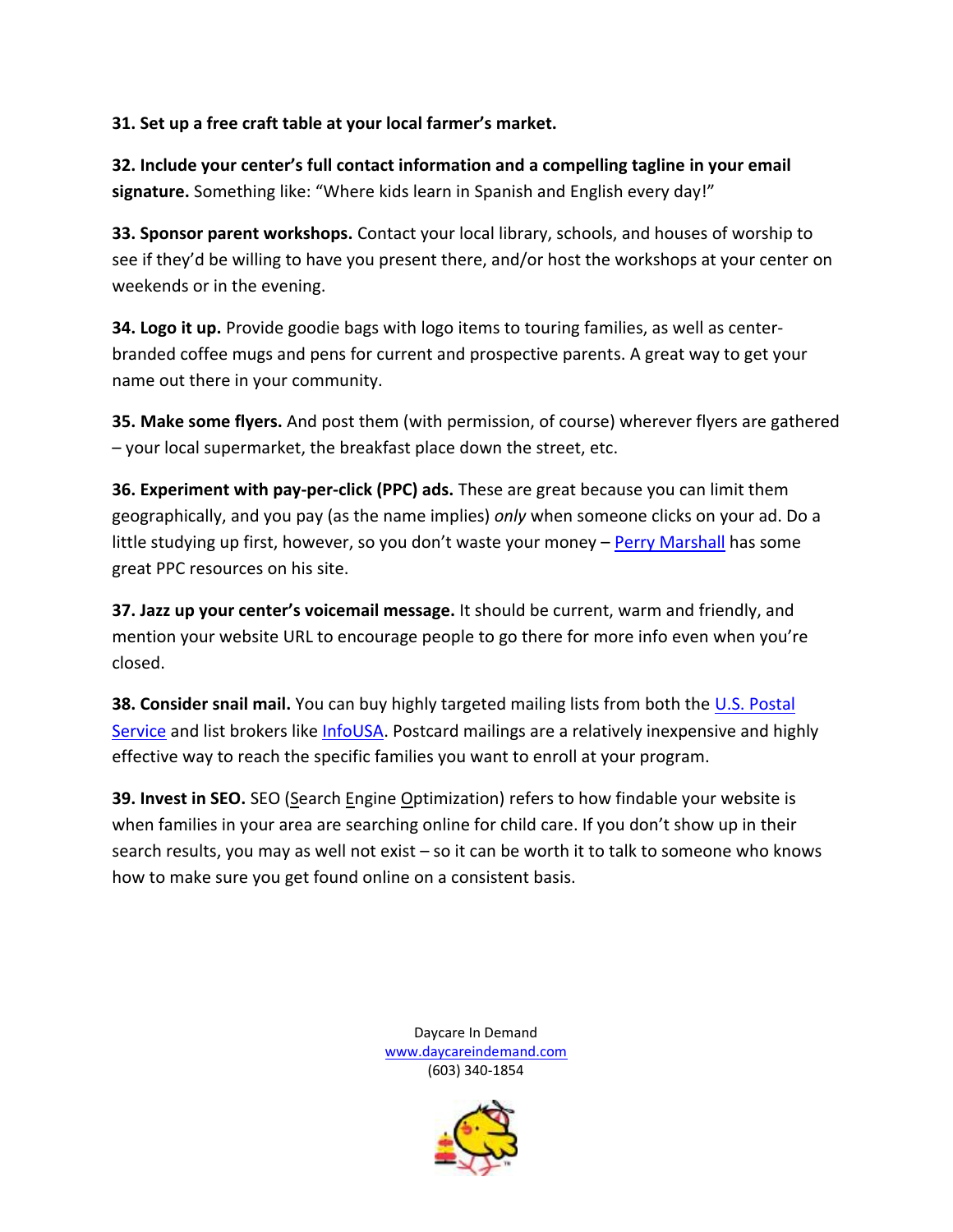**40. Start a preferred employer program.** If there's a large company or hospital nearby that's rich with prospects for your program, you can offer a special rate for those employees – talk to the HR rep to get things rolling. Use any connections you may have with existing parents who work there, and/or refer to Tip #24 about the wonders of baked goods to get your foot in the door.

**41. Offer a rock-solid guarantee.** Nothing reassures people like a strong guarantee – and very few, if any, people will ever take you up on it. So don't be shy about offering something bold (and name it big, too), e.g. "Our 110% Happy Kid Guarantee: If you and your child aren't completely delighted with our program after your first month, we'll refund every penny you've paid – guaranteed."

**42. Start a parent referral program.** Encourage your satisfied parents to refer you to their friends – and reward them in a compelling way (something along the lines of a \$250-\$300 dinner or experience) for doing so. The better your program is, the more people will talk it up, and the more referrals you'll get.

**43. Partner with area Realtors.** You're looking for buyers' agents who work with a lot of families; partner with them to offer free child care during house showings and closings. Guess who those families new to your area are going to call when they need ongoing child care?

**44. Congratulate new parents.** Most local newspapers publish local birth announcements – send those happy families a congratulatory card, along with an offer to come visit your center sometime.

**45. Speak in front of local mom (and mom-to-be) groups.** 

**46. Get included in local coupon mailers.** Mailings that are specifically targeted to families with young kids are ideal.

**47. Try out Facebook advertising.** As with PPC ads (Tip #36), you can target these narrowly for great results. And don't forget to include a photo – people respond particularly well to images of happy kids and happy babies.

**48. Update the sign outside your building.** You can also get a banner made up for a special limited-time promotion.

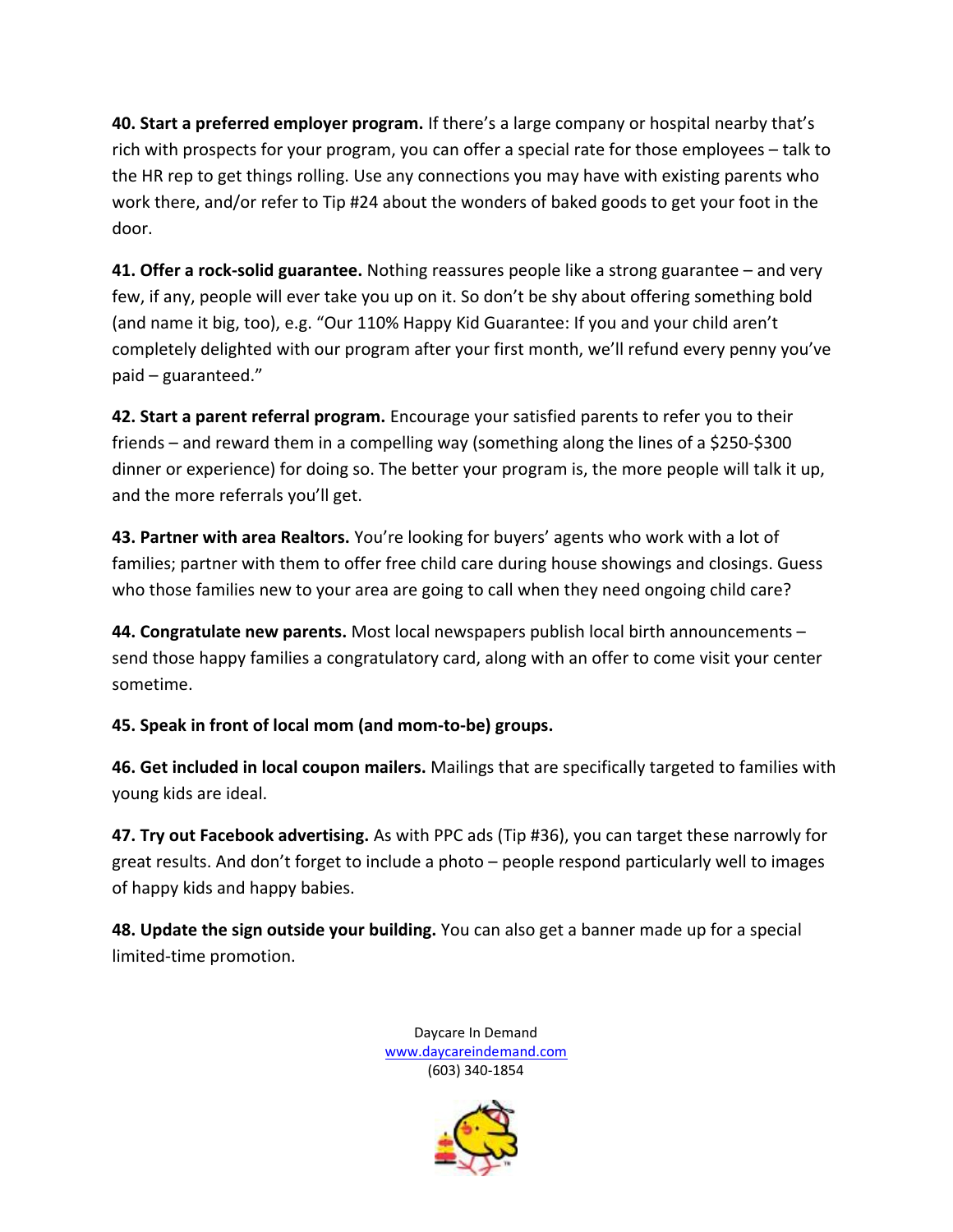**49. Team up with a local family/child photographer.** You can each offer exclusive deals for the other's clients, or just agree to promote one another.

**50. Bring in the experts.** Invite local doctors, police officers, firefighters, or other influential community members to come in and speak to kids and their parents.

**51. Post some videos on YouTube.** Whether it's kids playing at your center (again, get parental permission first) or you speaking on a topic of interest to parents, people find online videos irresistible. Posting them on your website helps with your search engine rankings, too, in no small part because YouTube is owned by Google.

**52. Get more Facebook likes.** Encourage current and past parents, as well as friends and family, to "like" your page. The more likes you have, the more marketing reach you have.

**53. Join local community groups that have nothing to do with child care**. The outside perspective is incredibly useful, as are the connections you make.

**54. "Swipe and Deploy."** The next time you see an effective ad, tear it out or save it on your computer – then figure out a way to make that same marketing technique applicable to your center.

**55. Create a slideshow.** And post it on [SlideShare,](http://www.slideshare.net/) which is a high-quality backlink to your site.

**56. Stay in touch with your alumni students and their families.** They can be a source of great word-of-mouth for you – but need a bit more reminding than the families currently at your center (who, after all, see you almost every day).

#### **57. Place ads in community publications and bulletins.**

**58. Comment on other people's blogs.** Again, this creates backlinks back to your site – and also helps establish you as an authority on child care in your area, if you pick your blogs carefully. Think about the websites that parents of young children in your area are spending time on.

**59. Contribute to online forums.** Many communities have active online forums for local moms/parents. This is a great place to join the conversation and showcase your knowledge – don't try any hard selling here, though!

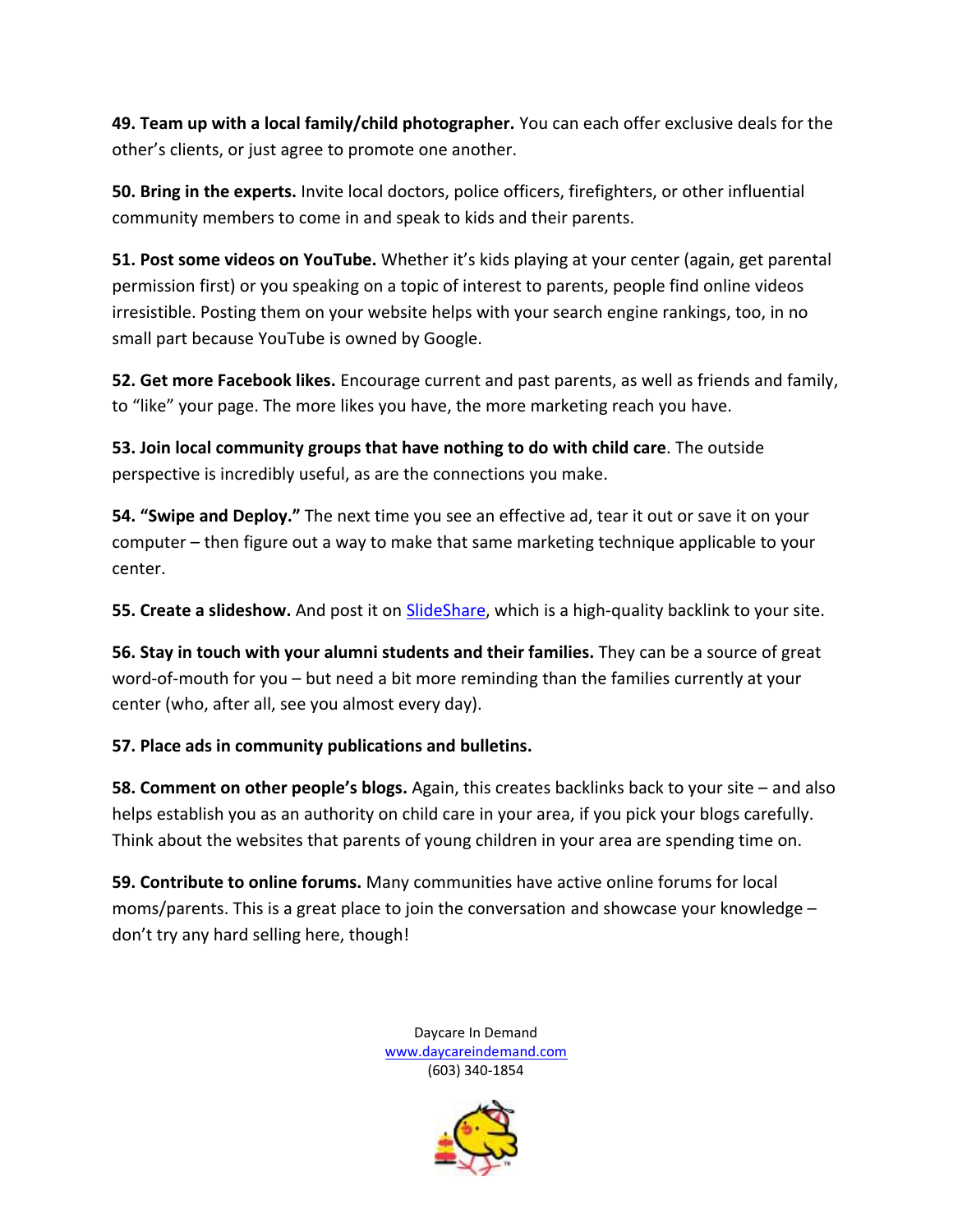**60. Engage with local businesses on Facebook.** "Like" their pages and encourage them to like yours, too. Share and comment on their posts, as appropriate.

**61. Get logo T-shirts for your kids to wear on field trips.** Instant (and adorable) walking billboards! Makes it easier to keep track of everybody when you're out and about, too – especially if you pick a bright color, or tie-dye the shirts as a class project.

**62. Leverage a current trend.** Partner with a local dance studio for an evening of *Dancing With The Preschool Stars*, for example – events like this are both fun and newsworthy.

**63. Update and flesh out your LinkedIn profile.** Parents will be preshopping your center online. The more professional you come across, the more impressed they'll be – with both you and your center.

**64. Hand out referral cards to current parents and staff.** Provide a small bonus for referrals that lead to tours and a larger bonus for referrals that lead to enrollments.

\*\*\*

I hope you've found these tips useful! Please do stay tuned at the website for more ideas and strategies to implement at your child care center. I'd love to hear your ideas and feedback, too.

All best,

Jen Carsen

Daycare In Demand

This resource may be freely distributed and/or republished in its entirety, as long as attribution and a link back to [www.daycareindemand.com](http://www.daycareindemand.com/) are included.